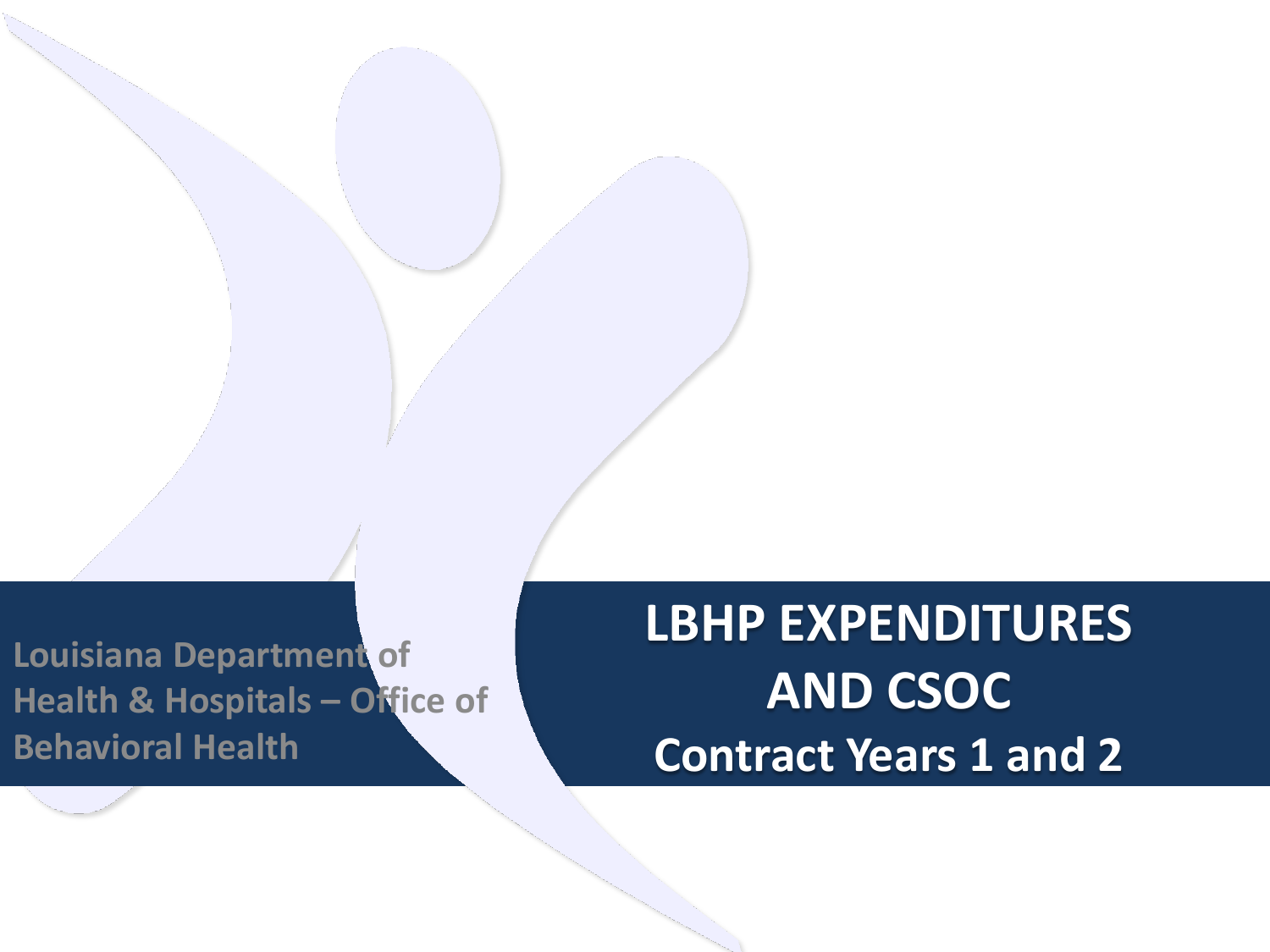#### Overview

1. Total LBHP Expenditures

Children's Service Costs and Adult Per Member Per Month (PMPM)

2. Expenditures for CSoC Enrollees

Waiver Services and Wraparound Agency (WAA) Payments

3. Expenditures for CSoC Enrollees

Inpatient State Plan Services vs. Outpatient State Plan Services

4. Waiver Service Expenditures

Expenditures by Waiver Service

5. CSoC Wraparound Agencies Enrollment by WAA/Region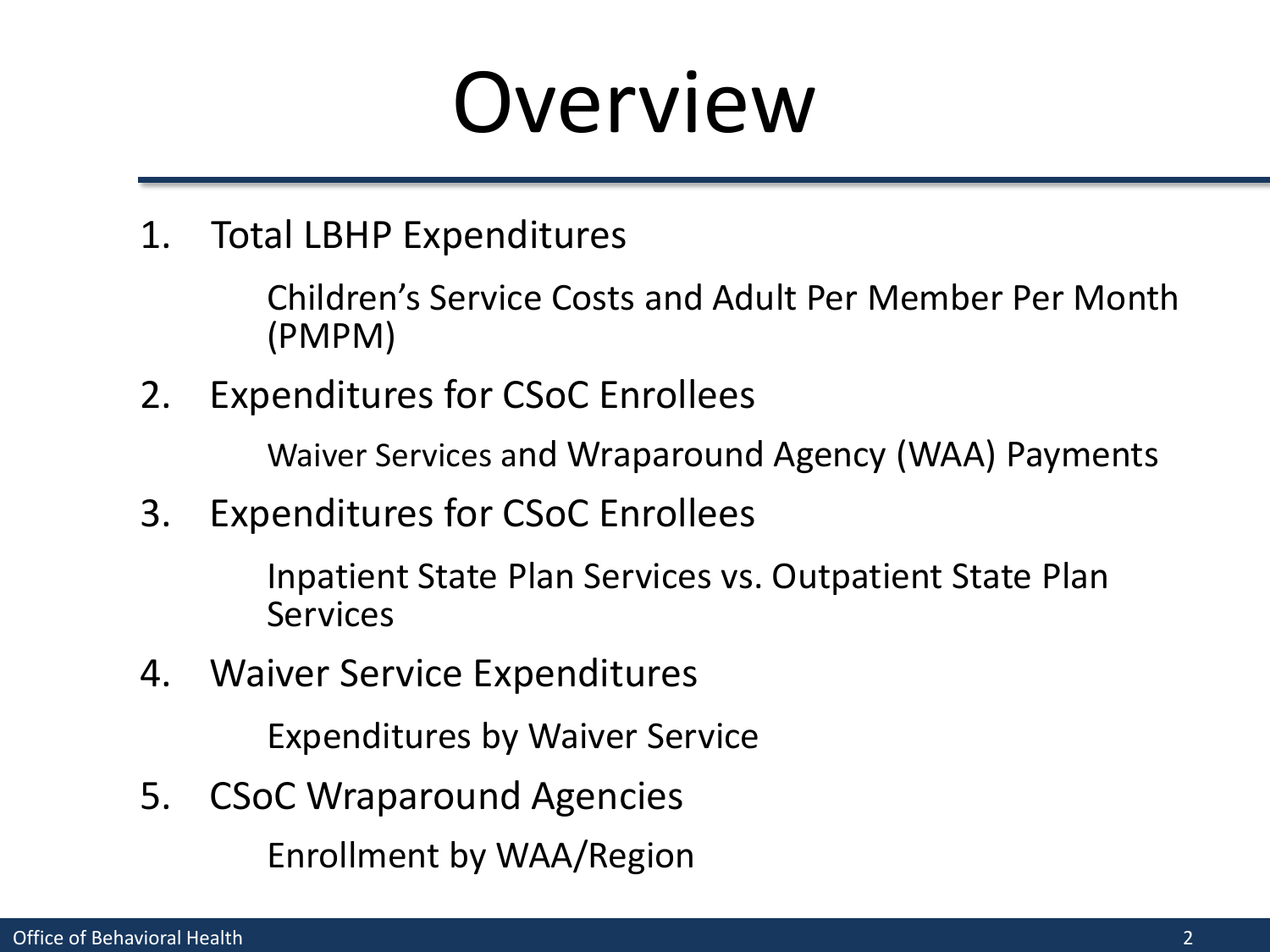## LBHP Expenditures

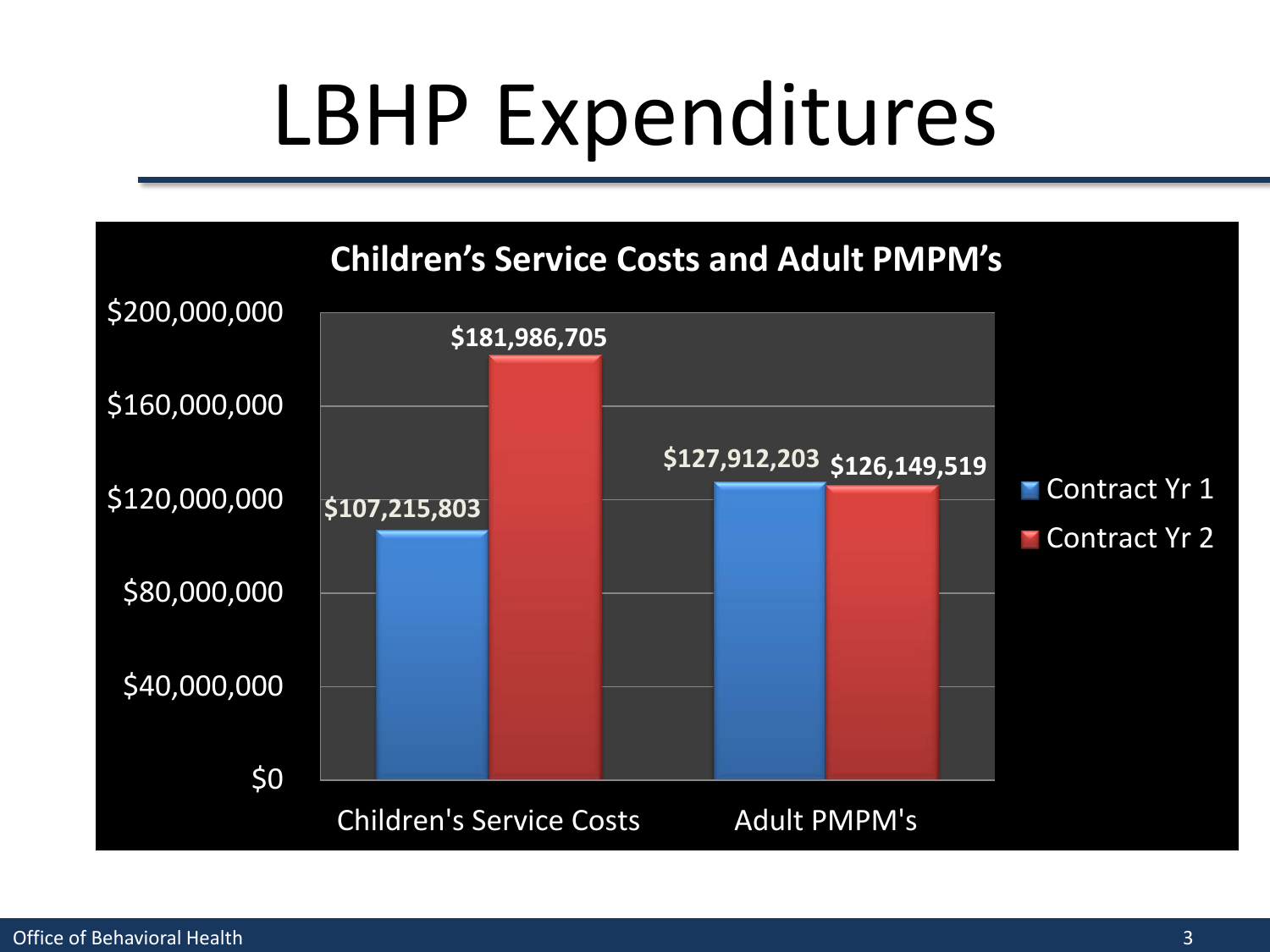# CSoC Expenditures

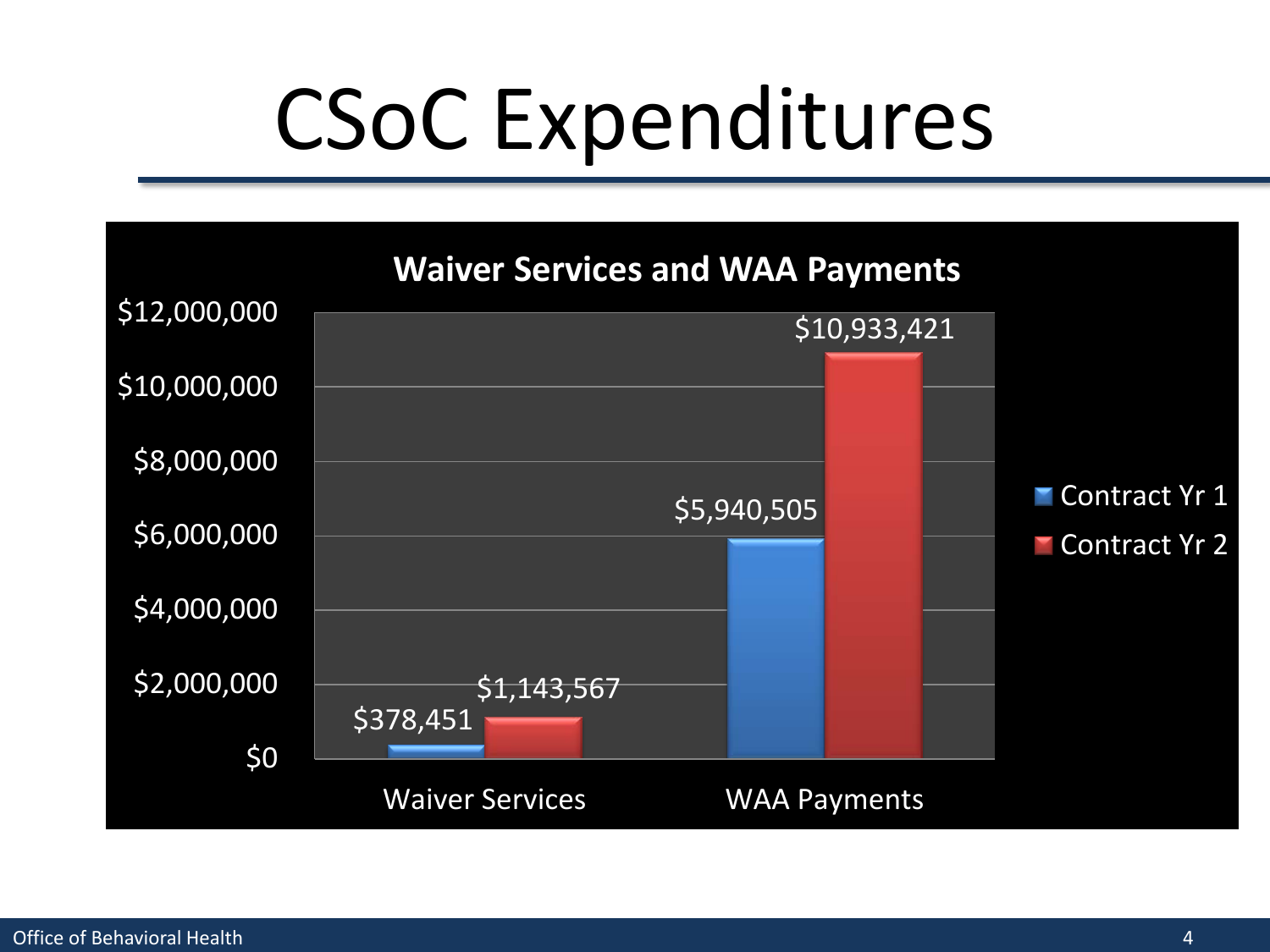## CSoC Expenditures

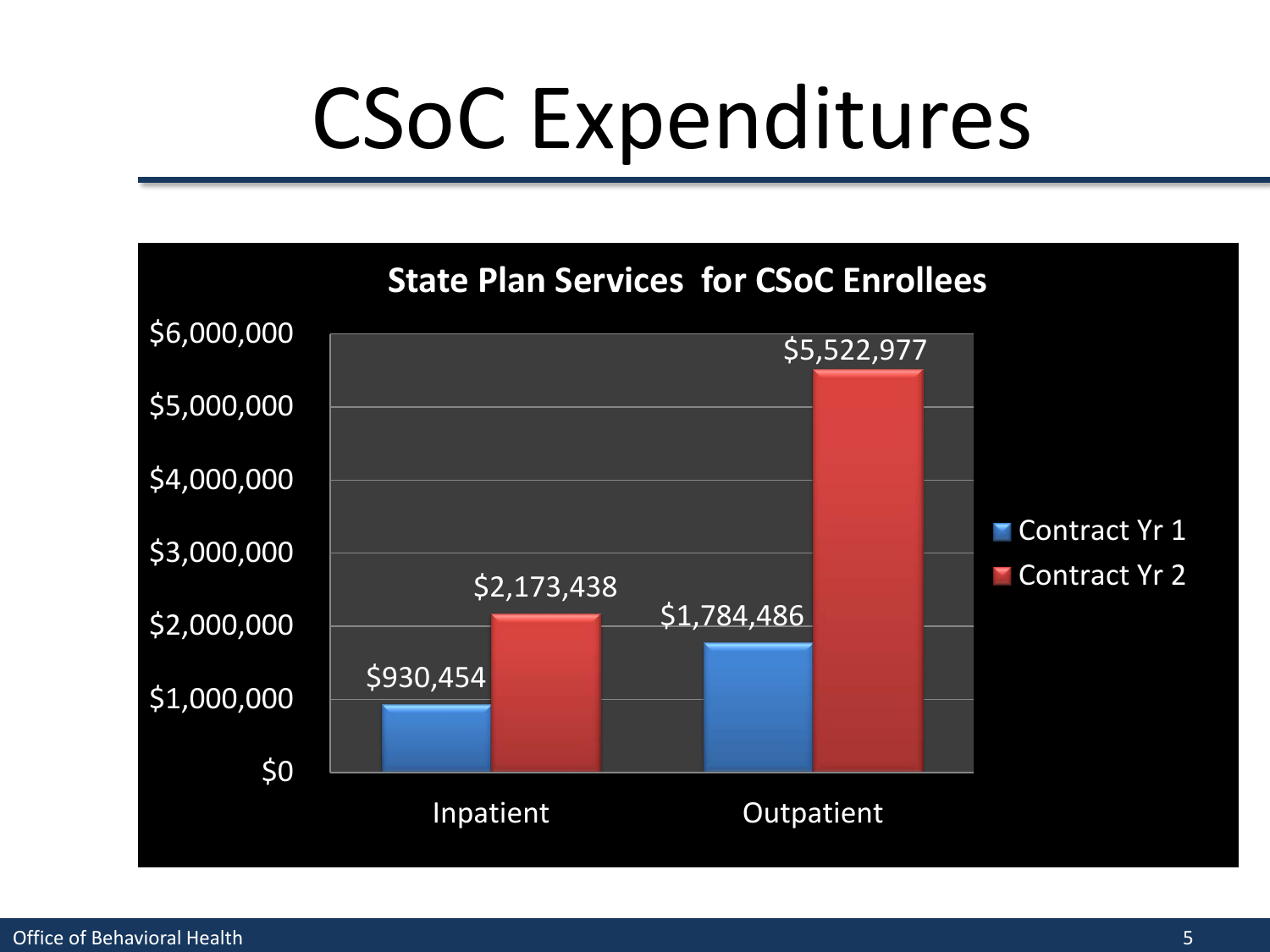#### Waiver Expenditures by Service